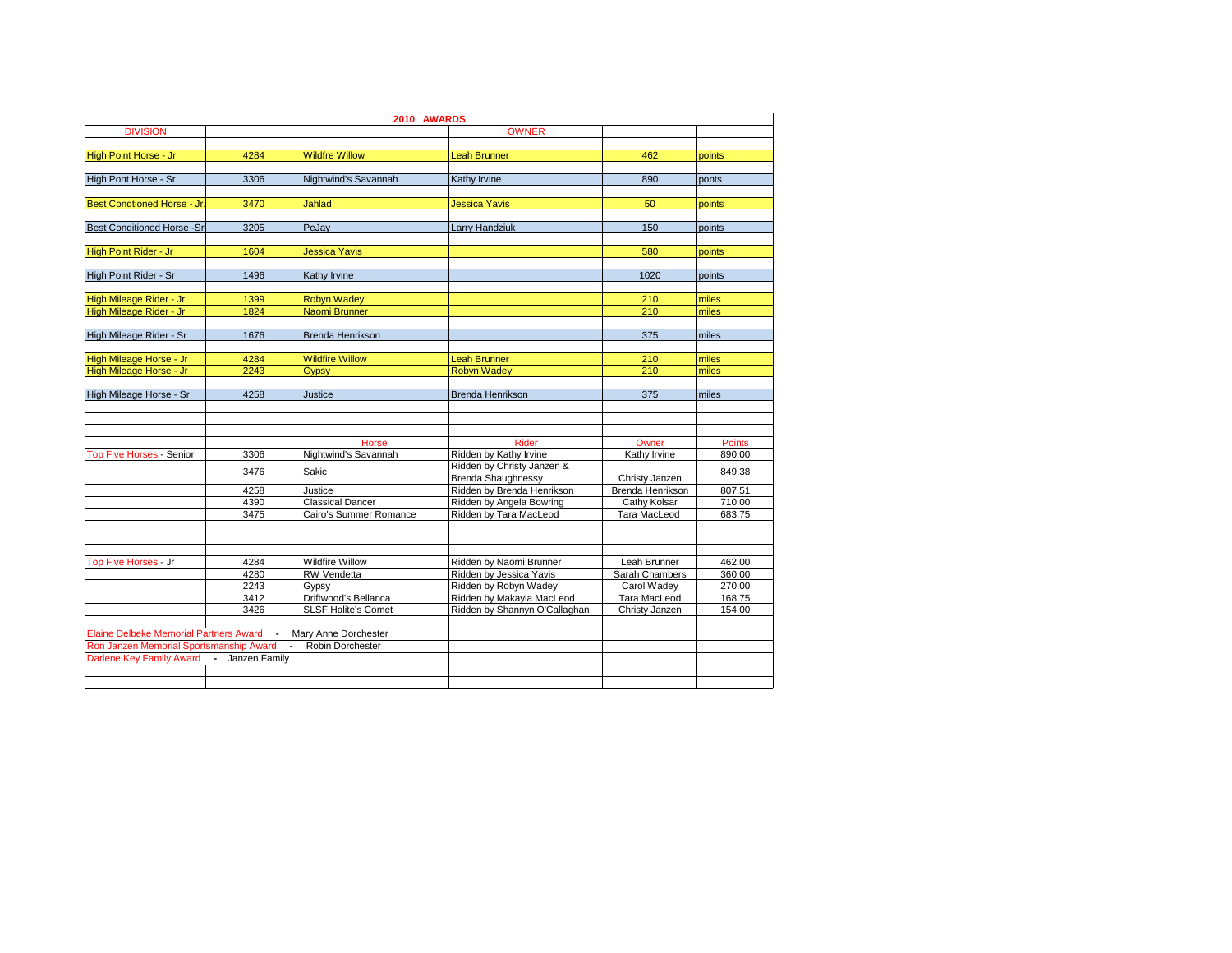|      |                                   | 2010 HORSE MILEAGE AWARDS |      |         |                               |
|------|-----------------------------------|---------------------------|------|---------|-------------------------------|
| ERA# | <b>Horses Name</b>                | <b>Owners Name</b>        | ERA# | Mileage | <b>Total Miles as of 2010</b> |
| 4256 | Ringo                             | <b>Carmell Reirson</b>    | 1746 | 250     | 350                           |
| 4280 | R W Vendetta                      | Sarah Chambers            | 1672 | 250     | 480                           |
| 4284 | Wildfire Willow                   | Leah Brunner              | 1775 | 250     | 490                           |
| 3394 | Nightwinds Nobility (Spy)         | Kathy Irvine              | 1496 | 250     | 320                           |
| 4245 | Canadian Diva                     | Jane Depner               | 1624 | 250     | 275                           |
| 4251 | Who Made Who                      | Wanda Lea                 | 1537 | 250     | 410                           |
| 4306 | Arktic Flame                      | Carol Wadey               | 1053 | 250     | 315                           |
| 4315 | <b>IBN Mishaal</b>                | Anne Rogers               | 1687 | 250     | 320                           |
| 4336 | Zorros Seabiscuit                 | Ariel MacLeod             | 1609 | 250     | 420                           |
| 4350 | <b>ESP Classic Moment</b>         | Laurie Janz               | 1757 | 250     | 440                           |
| 4351 | Houdini                           | Katlyn Janz               | 1758 | 250     | 385                           |
| 4390 | <b>Classical Dancer</b>           | Cathy Kolsar              |      | 250     | 280                           |
| 3087 | Lady Halima                       | Jane Depner               | 1624 | 250     | 695                           |
| 4293 | Cool Under Fire                   | Sharon Brunner            | 1774 | 250     | 535                           |
| 4333 | Mistys Knight (Kit)               | <b>Bob Williams</b>       |      | 250     | 505                           |
| 3475 | Cario's Summer Romance            | <b>Tara MacLeod</b>       | 1462 | 250     | 640                           |
| 4394 | ALX Kalihaar                      | Jan Marsh                 | 1556 | 250     | 530                           |
| 4258 | Justice                           | Brenda Henrikson          | 1676 | 250     | 910                           |
|      |                                   |                           |      |         |                               |
| 3320 | <b>Perpetual Bliss</b>            | <b>Caroline Williams</b>  | 1408 | 500     | 755                           |
|      |                                   |                           |      | 500     |                               |
| 3087 | Lady Halima                       | Jane Depner               | 1624 |         | 695                           |
| 4293 | Cool Under Fire                   | Sharon Brunner            | 1774 | 500     | 535                           |
| 4333 | Mistys Knight (Kit)               | <b>Bob Williams</b>       |      | 500     | 505                           |
| 3475 | Cario's Summer Romance            | <b>Tara MacLeod</b>       | 1462 | 500     | 640                           |
| 4394 | ALX Kalihaar                      | Jan Marsh                 | 1556 | 500     | 530                           |
| 4258 | Justice                           | Brenda Henrikson          | 1676 | 500     | 910                           |
| 3385 | Little Joe                        | Roxane Mueller            | 1644 | 500     | 505                           |
| 3396 | Saulidarity (Soul)                | <b>Holly Gale</b>         | 1411 | 500     | 605                           |
| 4234 | Pilgrim                           | Karen Badger              | 1002 | 500     | 700                           |
| 4272 | JRs Last Chance                   | Robin Dorchester          | 1200 | 500     | 645                           |
| 4289 | Nightwind's Indigo Bey            | Colleen DeVry             | 1563 | 500     | 1060                          |
|      |                                   |                           |      |         |                               |
| 4289 | Nightwind's Indigo Bey            | Colleen DeVry             | 1563 | 750     | 1060                          |
| 3393 | Shariff                           | <b>Brion Zutz</b>         | 1256 | 750     | 765                           |
| 3272 | <b>Morning Line</b>               | Jan Marsh                 | 1556 | 750     | 1845                          |
| 4258 | Justice                           | Brenda Henrikson          | 1676 | 750     | 910                           |
| 3320 | <b>Perpetual Bliss</b>            | <b>Caroline Williams</b>  | 1408 | 750     | 755                           |
| 3272 | Morning Line                      | Jan Marsh                 | 1556 | 1000    | 1845                          |
| 3306 | Nightwinds Savannah               | Kathy Irvine              | 1496 | 1000    | 1125                          |
| 3352 | Driftwoods Zoro                   | <b>Tara MacLeod</b>       | 1462 | 1000    | 1155                          |
| 3407 |                                   |                           |      |         |                               |
|      | <b>Buckaroo Hart</b>              | Nancy Haughian            | 1036 | 1000    | 1410                          |
| 3425 | Driftwoods Shaniah                | Tara MacLeod              | 1462 | 1000    | 1015                          |
| 3439 | <b>Cherokee Spirit</b>            | <b>Brion Zutz</b>         | 1256 | 1000    | 1085                          |
| 4289 | Nightwind's Indigo Bey            | Colleen DeVry             | 1563 | 1000    | 1060                          |
|      |                                   |                           |      |         |                               |
| 3407 | <b>Buckaroo Hart</b>              | Nancy Haughian            | 1036 | 1250    | 1410                          |
| 3133 | Steal                             | Lisa Rosales              | 1695 | 1250    | 1330                          |
| 3355 | Samson's Fire                     | Leanna Marchant           | 1494 | 1250    | 1410                          |
| 3401 | <b>Black Gold Strike</b>          | Colleen Williams          | 1521 | 1250    | 1455                          |
| 3412 | Driftwoods Bellanca               | Tara MacLeod              | 1462 | 1250    | 1415                          |
| 3470 | Jahlad                            | Jessica Yavis             | 1604 | 1250    | 1370                          |
| 3476 | Sakic                             | Christy Janzen            | 1017 | 1250    | 1305                          |
| 3272 | Morning Line                      | Jan Marsh                 | 1556 | 1250    | 1845                          |
|      |                                   |                           |      |         |                               |
| 3272 | Morning Line                      | Jan Marsh                 | 1556 | 1500    | 1845                          |
|      |                                   |                           |      |         |                               |
| 3272 | Morning Line                      | Jan Marsh                 | 1556 | 1750    | 1845                          |
| 3426 | <b>SLSF Halites Comet (Hailey</b> | Christy Janzen            | 1017 | 1750    | 1975                          |
|      |                                   |                           |      |         |                               |
| 1355 | Bardo Grey Fonyx (Josie)          | Crystal Fulcher           | 1455 | 2250    | 2375                          |
| 3408 | MR Ladybird                       | Carol Wadey               | 1053 | 2500    | 3110                          |
|      |                                   |                           |      |         |                               |
| 3408 | MR Ladybird                       | Carol Wadey               | 1053 | 2750    | 3110                          |
| 3408 | MR Ladybird                       | Carol Wadey               | 1053 | 3000    | 3110                          |
| 2243 | Gypsy                             | Carol Wadey               | 1783 | 7250    | 7775                          |
|      |                                   |                           |      |         |                               |
| 2243 | Gypsy                             | Carol Wadey               | 1783 | 7500    | 7775                          |
| 2243 | Gypsy                             | Carol Wadey               | 1783 | 7750    | 7775                          |
|      |                                   |                           |      |         |                               |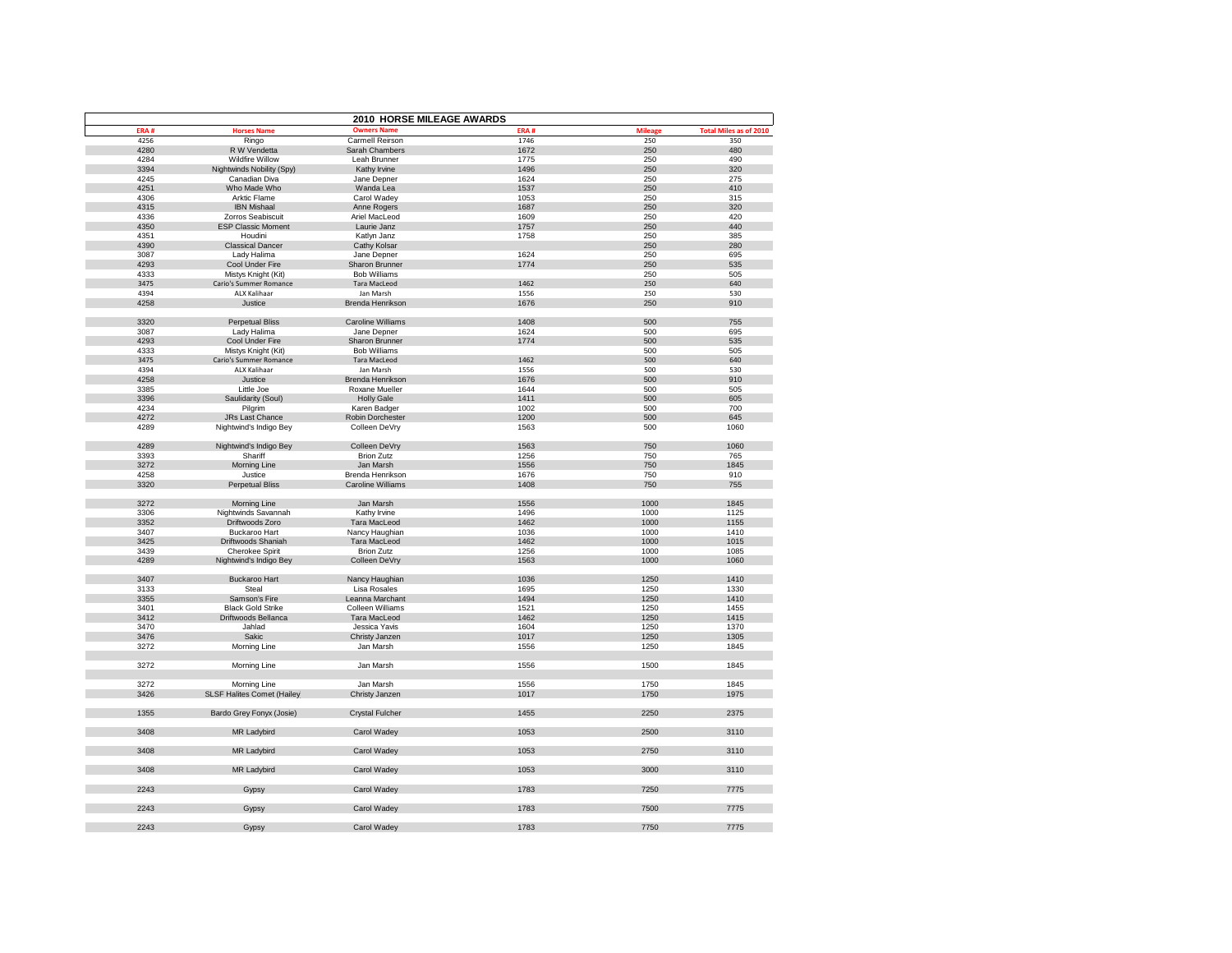|      | <b>RIDER MILEAGE AWARDS</b><br>2010 |             |                        |  |  |
|------|-------------------------------------|-------------|------------------------|--|--|
| ERA# | Name                                | Mileage pin | Total Miles as of 2010 |  |  |
| 1746 | Carmell Reierson                    | 250         | 350                    |  |  |
| 1362 | <b>Brent Seufert</b>                | 250         | 250                    |  |  |
| 1610 | Holly Tibble                        | 250         | 340                    |  |  |
| 1652 | Lorrence Aplin                      | 250         | 255                    |  |  |
| 1672 | Sarah Chambers                      | 250         | 430                    |  |  |
| 1682 | Eric Ives                           | 250         | 285                    |  |  |
| 1745 | <b>Braidy Kennedy</b>               | 250         | 345                    |  |  |
| 1757 | Laurie Janz                         | 250         | 415                    |  |  |
| 1758 | Katlyn Janz                         | 250         | 385                    |  |  |
| 1773 | <b>Tracy Desiatnyk</b>              | 250         | 340                    |  |  |
| 1822 | Shannyn O'Callaghan                 | 250         | 425                    |  |  |
| 1824 | Naomi Brunner                       | 250         | 340                    |  |  |
| 1834 | <b>Charlene Price</b>               | 250         | 275                    |  |  |
| 1537 | Wanda Lea                           | 500         | 550                    |  |  |
| 1642 | Corbyn Pankonin                     | 500         | 500                    |  |  |
| 1644 | Roxane Mueller                      | 500         | 540                    |  |  |
| 1687 | Anne Rogers                         | 500         | 575                    |  |  |
| 1707 | Coleton MacLeod                     | 500         | 745                    |  |  |
| 1755 | Amy Hoffman                         | 500         | 645                    |  |  |
| 1761 | Tessa Rooyakkers                    | 500         | 510                    |  |  |
| 1776 | Angela Bowring                      | 500         | 730                    |  |  |
| 1774 | Sharon Brunner                      | 500         | 790                    |  |  |
| 1563 | Colleen DeVry                       | 500         | 1060                   |  |  |
| 1774 | Sharon Brunner                      | 750         | 790                    |  |  |
| 1408 | <b>Caroline Williams</b>            | 750         | 1210                   |  |  |
| 1676 | Brenda Henrikson                    | 750         | 1185                   |  |  |
| 1688 | <b>Brenda Shaughnessy</b>           | 750         | 1070                   |  |  |
| 1556 | Jan Marsh                           | 750         | 2320                   |  |  |
| 1563 | Colleen DeVry                       | 750         | 1060                   |  |  |
|      |                                     |             |                        |  |  |
| 1411 | <b>Holly Gale</b>                   | 1000/Buckle | 1090                   |  |  |
| 1408 | Caroline Williams                   | 1000/Buckle | 1210                   |  |  |
| 1676 | Brenda Henrikson                    | 1000/Buckle | 1185                   |  |  |
| 1688 | Brenda Shaughnessy                  | 1000/Buckle | 1070                   |  |  |
| 1556 | Jan Marsh                           | 1000/Buckle | 2320                   |  |  |
| 1563 | Colleen DeVry                       | 1000/Buckle | 1060                   |  |  |
| 1580 | Nancy Haughian                      | 1000/Buckle | 1280                   |  |  |
| 1624 | Jane Depner                         | 1000/Buckle | 1385                   |  |  |
|      |                                     |             |                        |  |  |
| 1440 | Alyssa Zutz                         | 1250        | 1400                   |  |  |
| 1457 | Charnelle Fulcher                   | 1250        | 1250                   |  |  |
| 1494 | Leanna Marchant                     | 1250        | 1835                   |  |  |
| 1604 | Jesse Yavis                         | 1250        | 1660                   |  |  |
| 1695 | Lisa Rosales                        | 1250        | 1270                   |  |  |
| 1580 | Nancy Haughian                      | 1250        | 1280                   |  |  |
| 1624 | Jane Depner                         | 1250        | 1385                   |  |  |
| 1556 | Jan Marsh                           | 1250        | 2320                   |  |  |
| 1494 | Leanna Marchant                     | 1500        | 1835                   |  |  |
| 1556 | Jan Marsh                           | 1500        | 2320                   |  |  |
| 1604 | Jesse Yavis                         | 1500        | 1660                   |  |  |
| 1600 | Jaye Yavis                          | 1500        | 1805                   |  |  |
| 1786 | Darcy Spiker                        | 1500        | 1555                   |  |  |